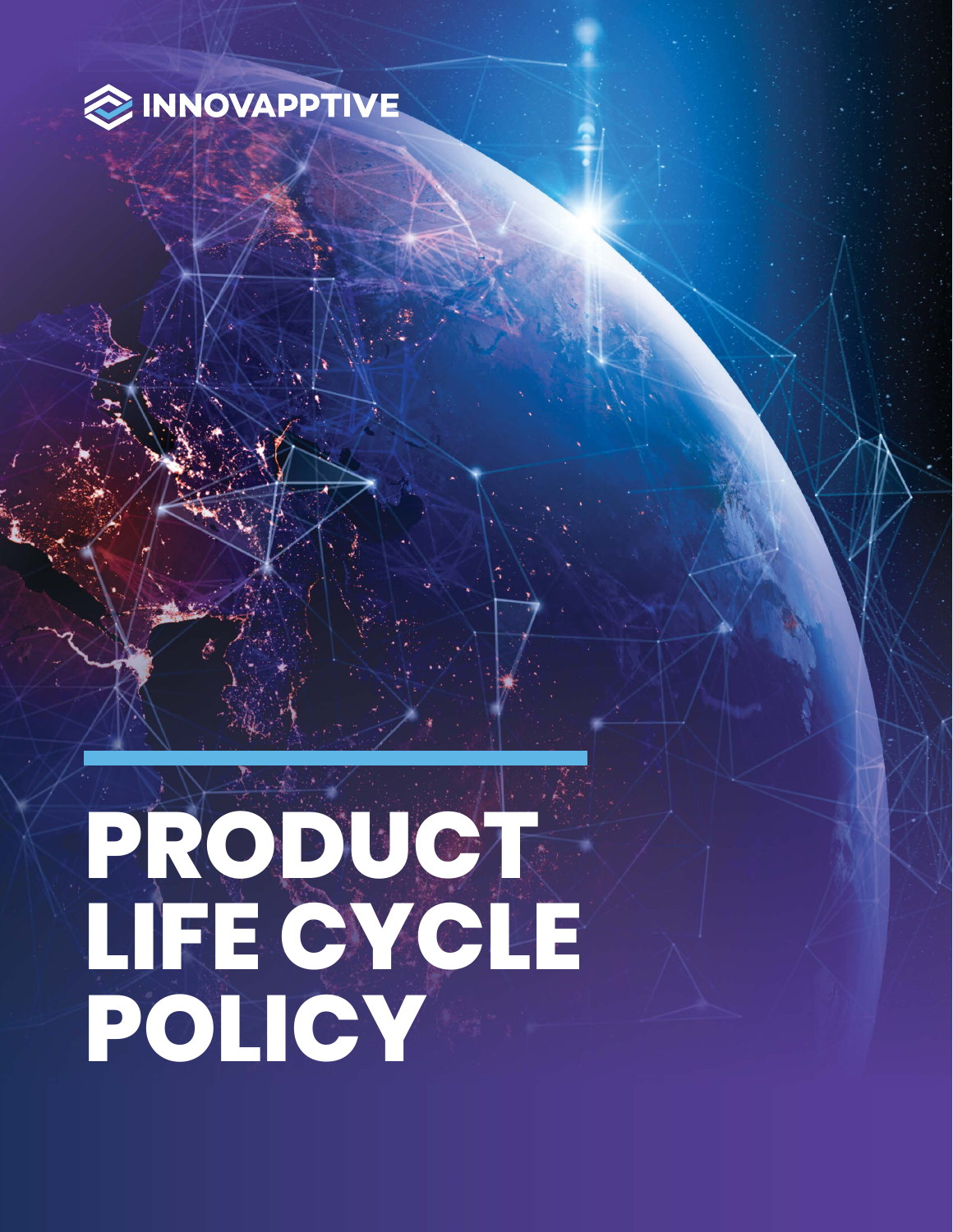## Table of Content:

| Innovapptive's Product Releases & Lifecycles | 3              |
|----------------------------------------------|----------------|
| <b>Product Release Strategy</b>              | $\overline{4}$ |
| Release Nomenclature                         | $\overline{4}$ |
| End of Life Policy                           | 5              |
| Lifecycle Stage - Full Support               | 5              |
| End-of-Life (EOL)                            | 5              |
| End-of-Support                               | 6              |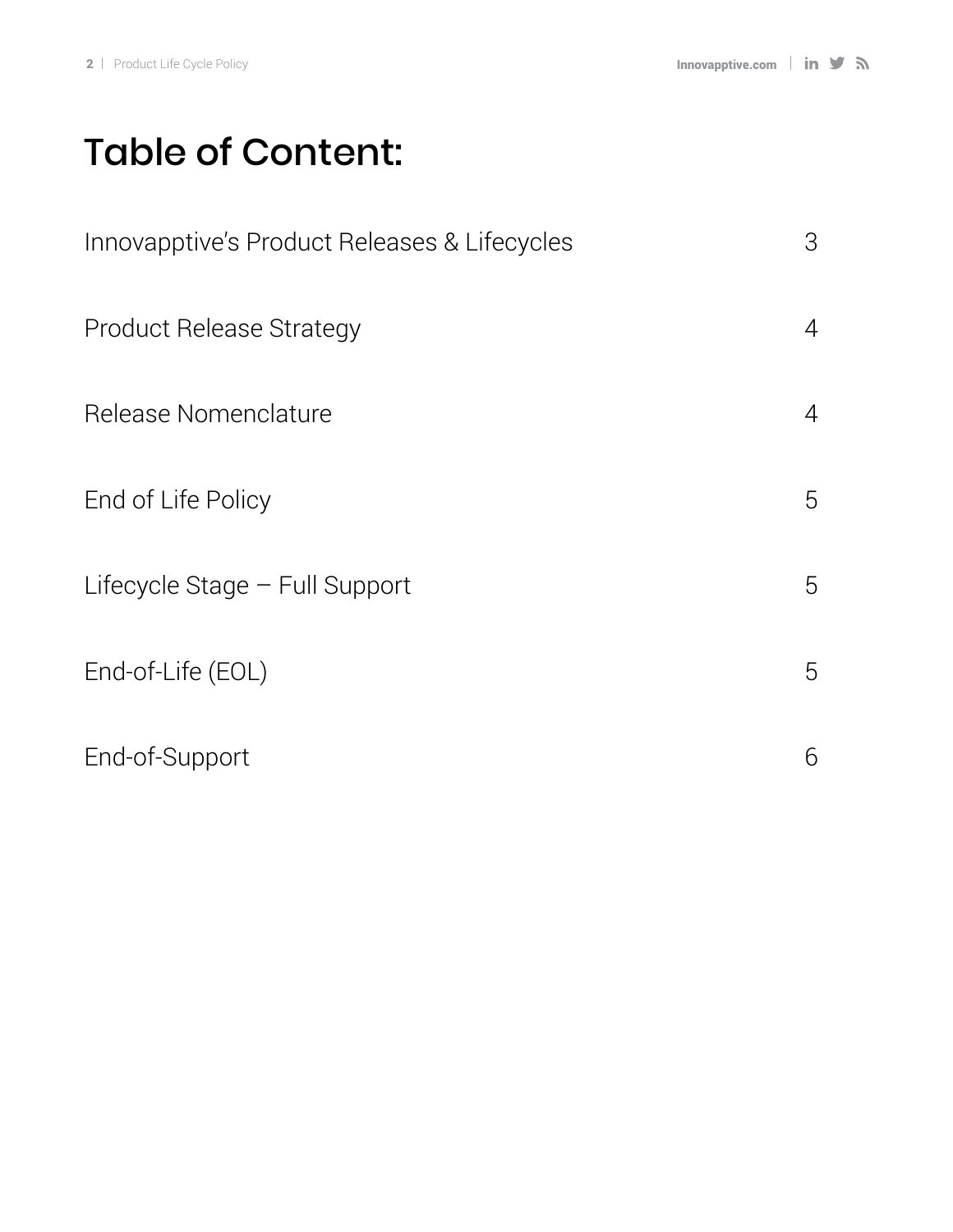# <span id="page-2-0"></span>Innovapptive's Product Releases & Lifecycles

Release versions are part of the product life cycle development performed to ensure that our products continue to meet your growing business needs and objectives. These releases may also leverage new technology architecture, provide crossproduct integration capabilities, and introduce new functionality. Innovapptive's current release strategy is to roll out quarterly releases which shall be communicated through one or more of the following channels:



**Direct email from Innovapptive to customer points of contact** 



**Updates posted regularly on Innovapptive's website** 



**Updates posted regularly on Innovapptive's Helpdesk portal**



**Direct communication from the Innovapptive Customer Success team**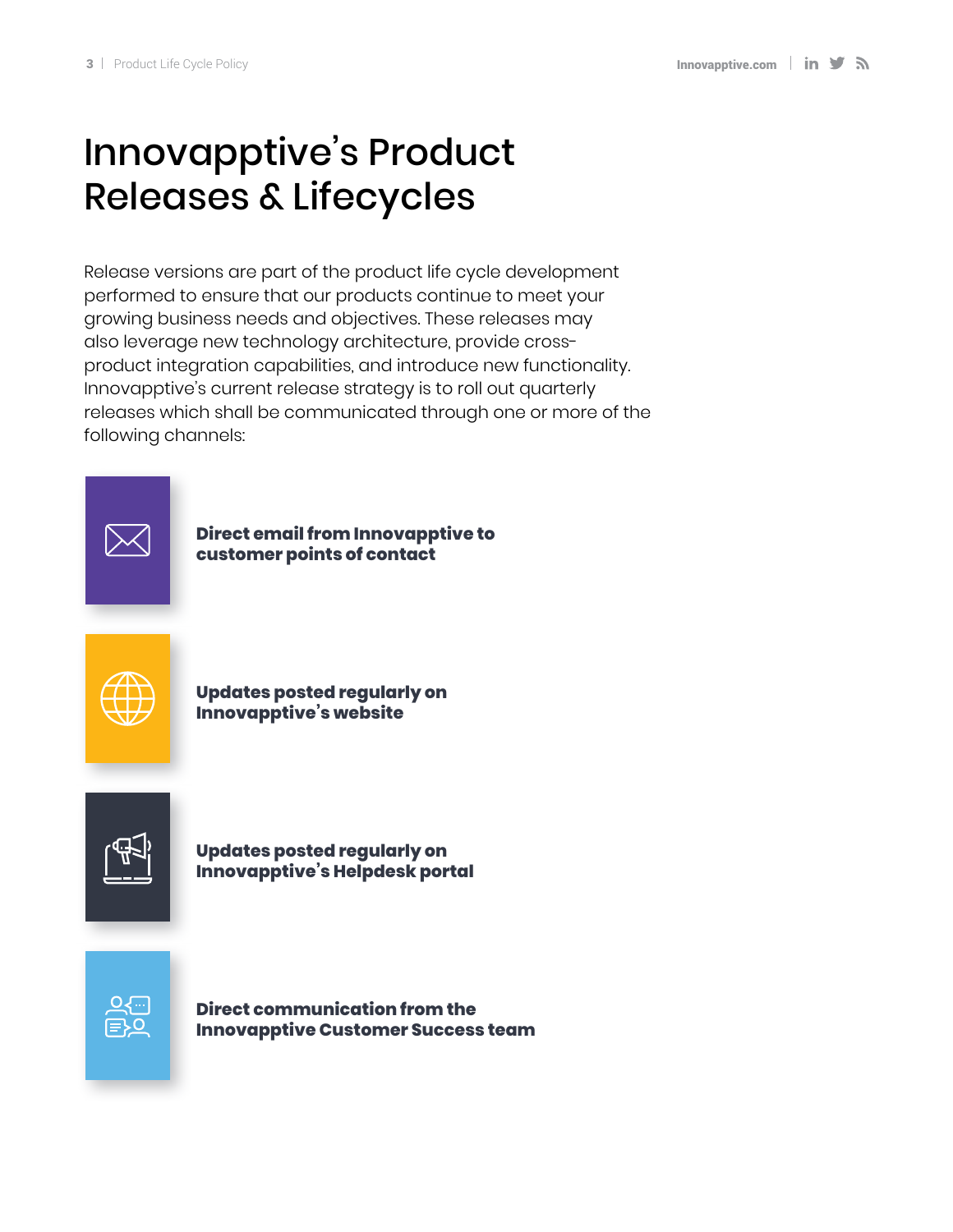# <span id="page-3-0"></span>Product Release Strategy

Innovapptive plans to release new product versions quarterly. These releases encompass new product features or capabilities, architectural changes, UI changes, feature enhancements and/or bug fixes.

#### Release Nomenclature

Starting in 2020, Innovapptive will transition from its previous version numbering scheme (based on x.y.z) to a new YYMM based scheme where YY= last 2 digits of the year and MM= last month in the quarter of the release. For example, the mWorkOrder application released in quarter 3 of 2020 would be version 2009. The releases would then follow the naming conventions illustrated below based on the launch date and type of release.



Examples:

**MWO-2009.SP05.HF01 MIN-2103.SP00.HF02 MAT-2209.SP01.HF02**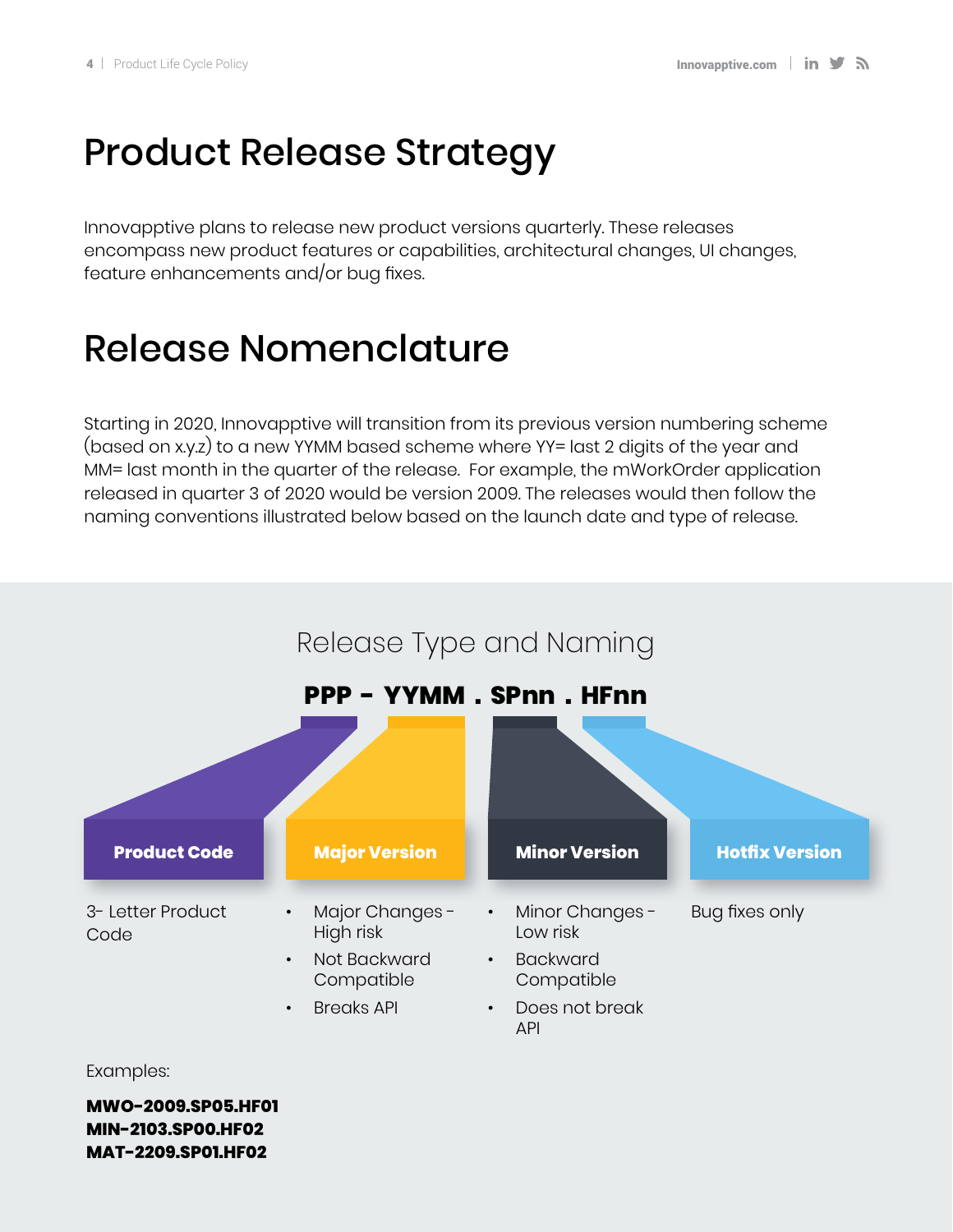# <span id="page-4-0"></span>End of Life Policy

The nature of support provided by Innovapptive for any given licensed product depends on where a product release lies within the product life cycle. While Innovapptive offers reasonable longevity to support all releases, it also delivers reasonable upgrades for its products, aligned to the ongoing market trends, technological requirements, and end of life (EOL) for older releases as required.

Innovapptive encourages customers to stay up to date with the latest releases to ensure that they reap the full benefits of the new features and functionality. Innovapptive is committed to providing support and maintenance services for the current and previous year's releases as described below.

# Lifecycle Stage – Full Support

Innovapptive will support the current YY and (YY-1) releases for existing and fully paid-up customers. For example, upon release of version 2206, we will only support 2103, 2106, 2109, 2112, 2203, and 2206 versions.

# End-of-Life (EOL)

EOL announcements will be provided periodically either through email or Innovapptive's website. These announcements will include details on impacted products and their respective End-of-Sale and End-of-Support dates.